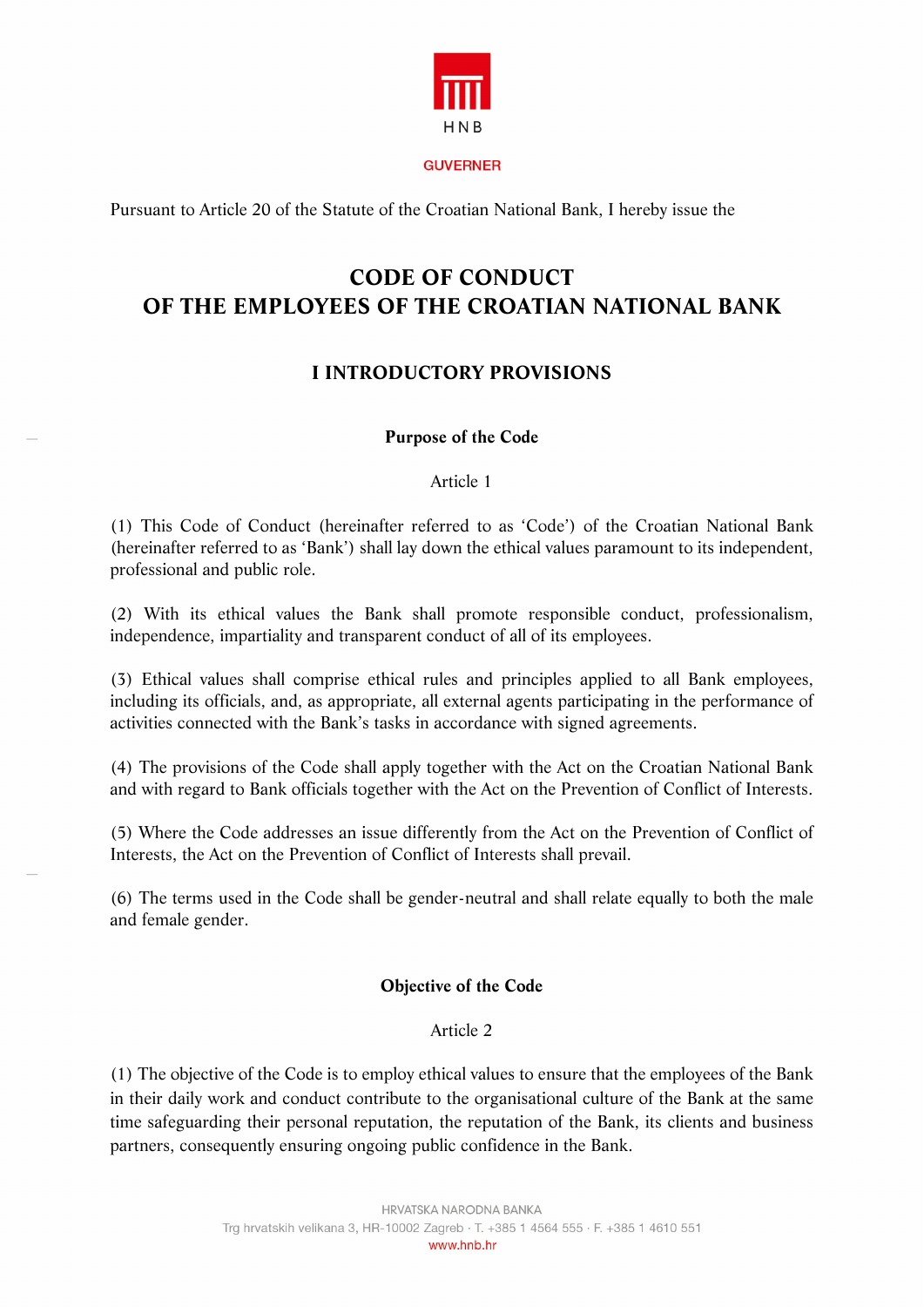

(2) Employees in managing positions shall promote the ethical values laid down in this Code by personal example.

(3) The Bank shall undertake regular activities to enable all employees to understand the purpose and the objective of the Code and to ensure the implementation of ethical values laid down in the Code.

### **Definitions**

### Article 3

For the purposes of this Code, the following terms shall have the following meaning:

1) '*dignity*' shall have the meaning as defined in the Rules of Procedure;

2) '*ethical principle*' means the key principle on which ethical rules are based and which forms desirable and generally acceptable conduct;

3) '*ethical rule*' means a rule which elaborates the ethical principles in order to define acceptable ethical and professional conduct;

4) '*financial corporations*' shall have the meaning as defined in Chapter 2, paragraph 2.55 of Regulation (EU) 549/2013 of the European Parliament and the Council of 21 May 2013 on the European system of national and regional accounts in the European Union (OJ 174, 26.6.2013);

5) '*integrity*' means that the opinions, positions and the behaviour of a person are based on its credibility, truthfulness and honesty;

6) '*discrimination*' shall have the meaning as defined by the law governing the prevention of discrimination and other regulations and internal bylaws of the Bank governing the protection of employees;

7) '*relevant manager*' means a manager at the level of a department director and higher;

8) '*independence*' means a position free of external influence;

9) '*impartiality*' means a position guaranteeing objectivity and fairness;

10) '*persons connected with the employee*' means natural persons linked by consanguinity in the direct line and in the collateral line to the second degree or affinity to the second degree (parents of a spouse, siblings of a spouse, grandparents of a spouse) and marital and extramarital partners, i.e. persons connected with the employee based on social, financial or business relationships and interests;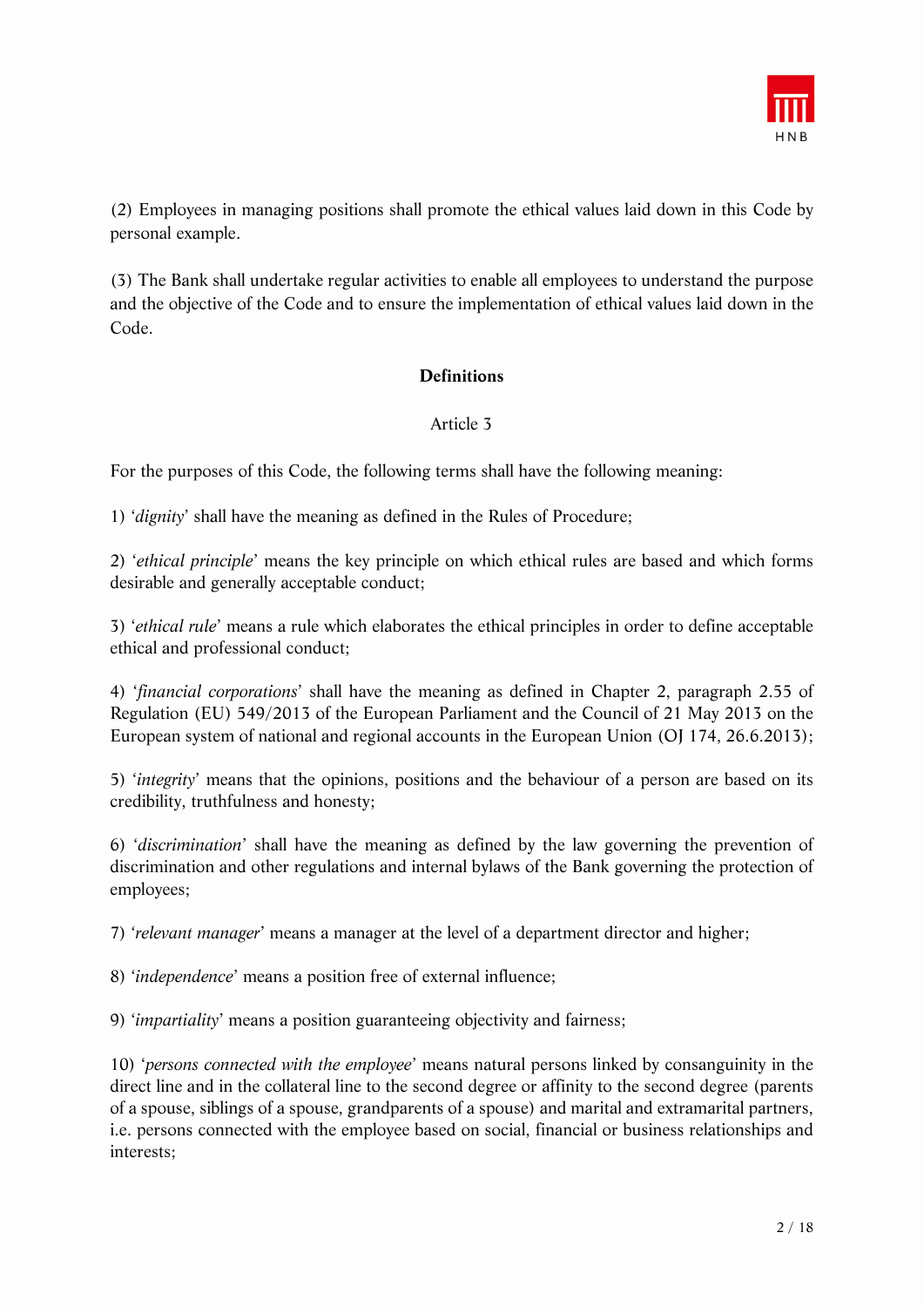

11) '*personal interests of employees*' means personal benefits or potential benefits, of a financial or non-financial nature, for employees, their family members and other relatives or for their circle of friends and close acquaintances, i.e. persons to whom they are a otherwise connected;

12) '*in writing*' means on paper or via e-mail;

13) '*business partner*' means a natural or legal person in business with the Bank;

14) '*customary in business*' means what is commonly and widely applied, assumed to be known to participants or the public;

15) '*compliance*' means operation in accordance with the law, other regulations and internal rules of the Bank;

16) '*respect*' means a good relationship between two or more persons in which the right to individuality and diversity is accepted;

17) '*inside information*' means any market sensitive information pertaining to the performance of the Bank's tasks and Eurosystem tasks which has not been made public or is not accessible to the public;

18) '*official competent for imposing administrative sanctions*' means an employee of the Bank, authorised by the decision of the Council to run the procedure in administrative matters of imposing administrative sanctions until the decision to impose administrative sanctions is adopted;

19) '*client*' is a natural or legal person requesting a service from the Bank and/or being provided a service from the Bank or a legal person subject to supervision or oversight by the Bank;

20) '*cooperation*' means an interactive relationship with colleagues, including open communication, active listening and asking of questions in order to ensure mutual understanding and respect of colleagues and foster the climate of trust by accepting the opinions of others, giving constructive criticism when necessary, readily providing help and sharing knowledge, experience and ideas;

21) *'market sensitive information*' means information of a precise nature the publication of which is likely to have a significant effect on the prices of assets or prices in the financial markets;

22) '*insider'* means employee who has access to inside information other than on a one-off basis;

23) '*external agent'* means a person not employed by the Bank but who carrys out tasks for the Bank;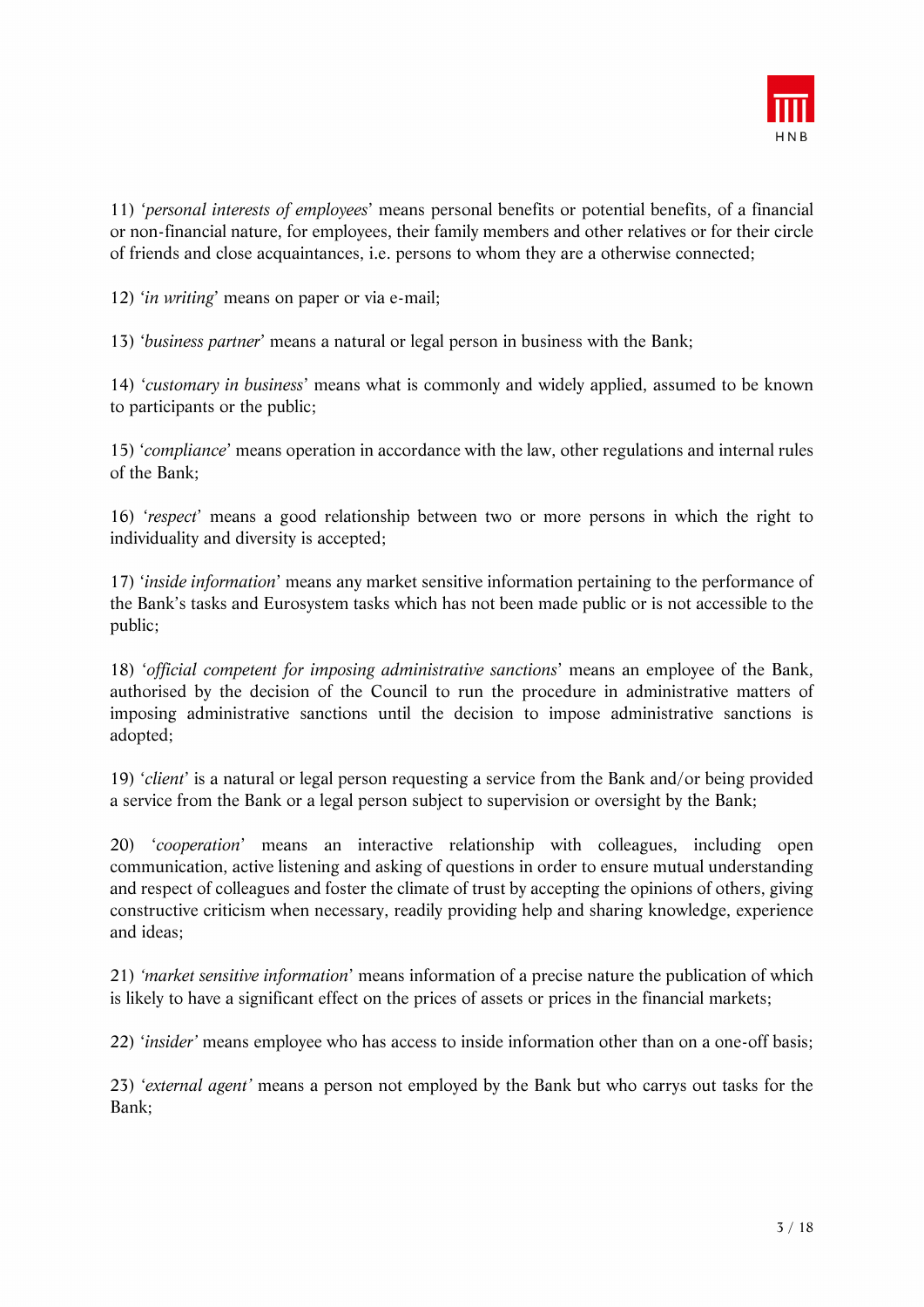

24) '*abuse of power*' means the use of own position or authorisation in the Bank, crossing boundaries or failing to perform one's duties in order to ensure gain for oneself or a third party or cause damage to another.

# **II Ethical principles**

### **Principle of professionalism**

Article 4

(1) The work at the Bank shall build on the professionalism of all employees, it shall be carried out in accordance with professional rules and include compliance with regulations and the Bank's internal bylaws.

(2) Employee professionalism means responsibility towards one's work, expertise, conscientiousness, honesty, initiative, impartiality, independence, competence in the performance of tasks and assignments, efficiency and cooperation.

(3) Employees shall be educated and trained in accordance with their capabilities and job requirements. In addition to the opportunities offered by the Bank, employees shall strive to widen the scope of their professional knowledge on their own.

 (4) Within the framework of their profession employees shall forward and share information with colleagues relevant for lawful and professional performance of tasks and shall instruct them regarding possible irregularities in the performance of their tasks, especially in cases of possible breaches of regulations or internal bylaws that might harm the Bank.

(5) By sharing useful business information and notifications employees shall strive to widen the scope of knowledge within the Bank.

(6) Employees shall refrain from spreading allegations and false, wrong or exaggerated information that might lead other employees to wrong conclusions, errors in the performance of their tasks and duties or disturb them in any way.

### **Principle of respecting colleagues**

Article 5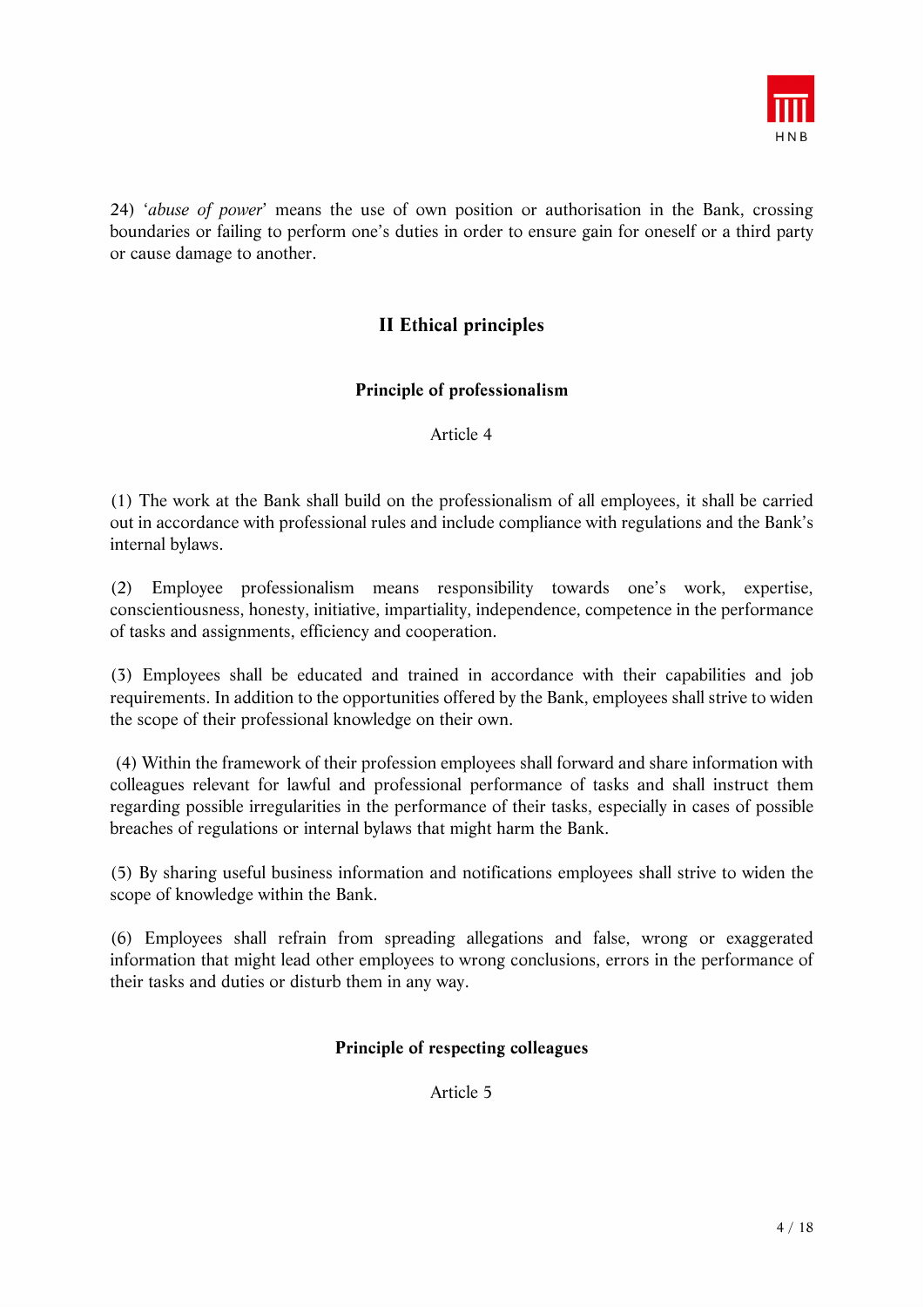

(1) Employees shall treat others in both oral and written communication with appreciation, respect, civility, consideration and mutual trust, respecting each other's dignity, moral values, personality, differences, professional knowledge, efforts and work.

(2) Employees shall respect colleague's business obligations.

(3) Employees, especially those in managing positions, shall not require other employees to carry out private tasks for them or for third persons.

(4) Employees shall refrain from expressing opinions regarding colleagues' personal lives.

(5) It is desirable to recognise and praise colleagues' efforts and commitment.

(6) Where it is necessary to give negative feedback to a colleague, it shall be given in relation to the conduct in a specific case and without the presence of others.

(7) Employees shall not prevent or refuse cooperation with other employees.

### **Principle of prohibiting discrimination and protecting dignity**

### Article 6

(1) The Bank shall have zero tolerance for workplace discrimination or any form of harassment or loss of dignity of other persons (colleagues, business partners or clients).

(2) Employees shall avoid or refrain from any type of conduct jeopardising the rights or dignity of other persons which shall be considered as harassment.

(3) The protection of employees from discrimination or loss of dignity shall be governed by the Rules of Procedure

### **Principle of appropriate communication**

### Article 7

(1) Business communication in the Bank shall be clear, open, accurate, timely, complete and consequent at all levels.

(2) Appropriate communication implies that employees are made aware of relevant information affecting their performance of taks and assignments in a timely manner, including decisions and events important for the Bank, especially prior to notifying third persons or the public.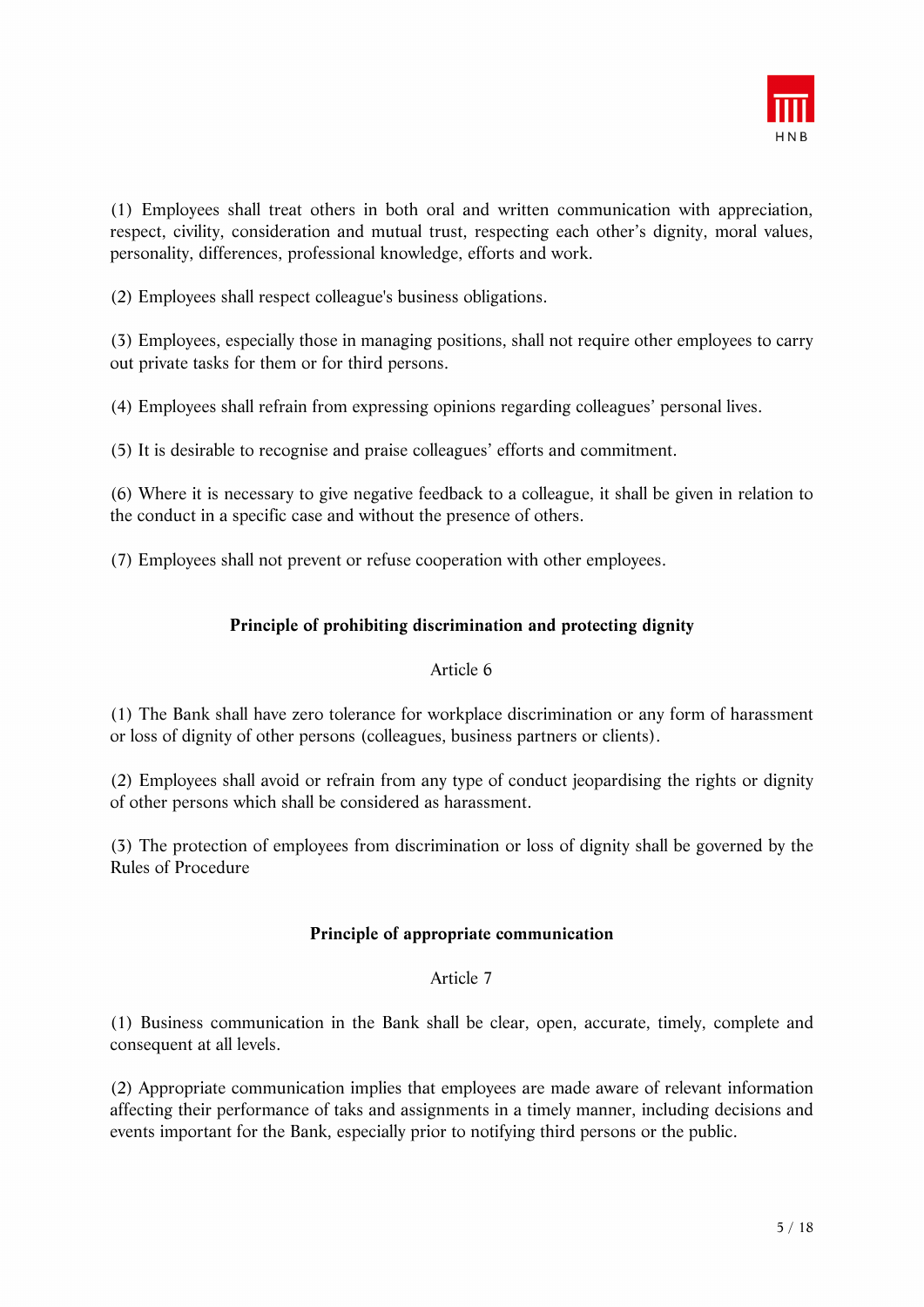

(3) Business communication in the Bank shall also include:

– free flow of information and constant removal of possible impediments to clear communication,

- consequent adherence to matters agreed ,
- clear differentiation of formal and informal communication, and
- active listening.

### **Principle of respecting clients and business partners**

### Article 8

(1) Employees shall treat clients and business partners with respect, justly, fairly and honestly, following the rules of the profession and in the manner not offensive to their reputation and legal benefits.

(2) When dealing with clients and business partners employees shall take care of the Bank's independence and its reputation.

### **Principle of protection against bribery (corruption) or harming the Bank**

### Article 9

(1) The Bank shall have zero tolerance for accepting or giving bribe (corruption) or for any other form of abuse of power or harming the Bank.

(2) Employees who become aware of or have reason to suspect a case of accepting or giving bribe (corruption) or any other form of abuse of power or harming the Bank (fraud, theft, etc.) shall notify their relevant manager or a confidential person thereof pursuant to the Ordinance on the method of appointing a confidential person and the internal whistleblowing procedure or the Compliance Office.

(3) In cases referred to in paragraph (2) of this Article the identity of the employee who pointed out the case of accepting or giving bribe (corruption) or any other form of abuse of power or harming the Bank shall be considered confidential data and shall not have as consequence less favourable treatment of the employee in question on any basis.

### **Principle of personal financial correctness**

### Article 10

(1) When executing financial transactions employees shall act lawfully, honourably and fairly and shall refrain from any actions (economic of financial) that might jeopardise their independence,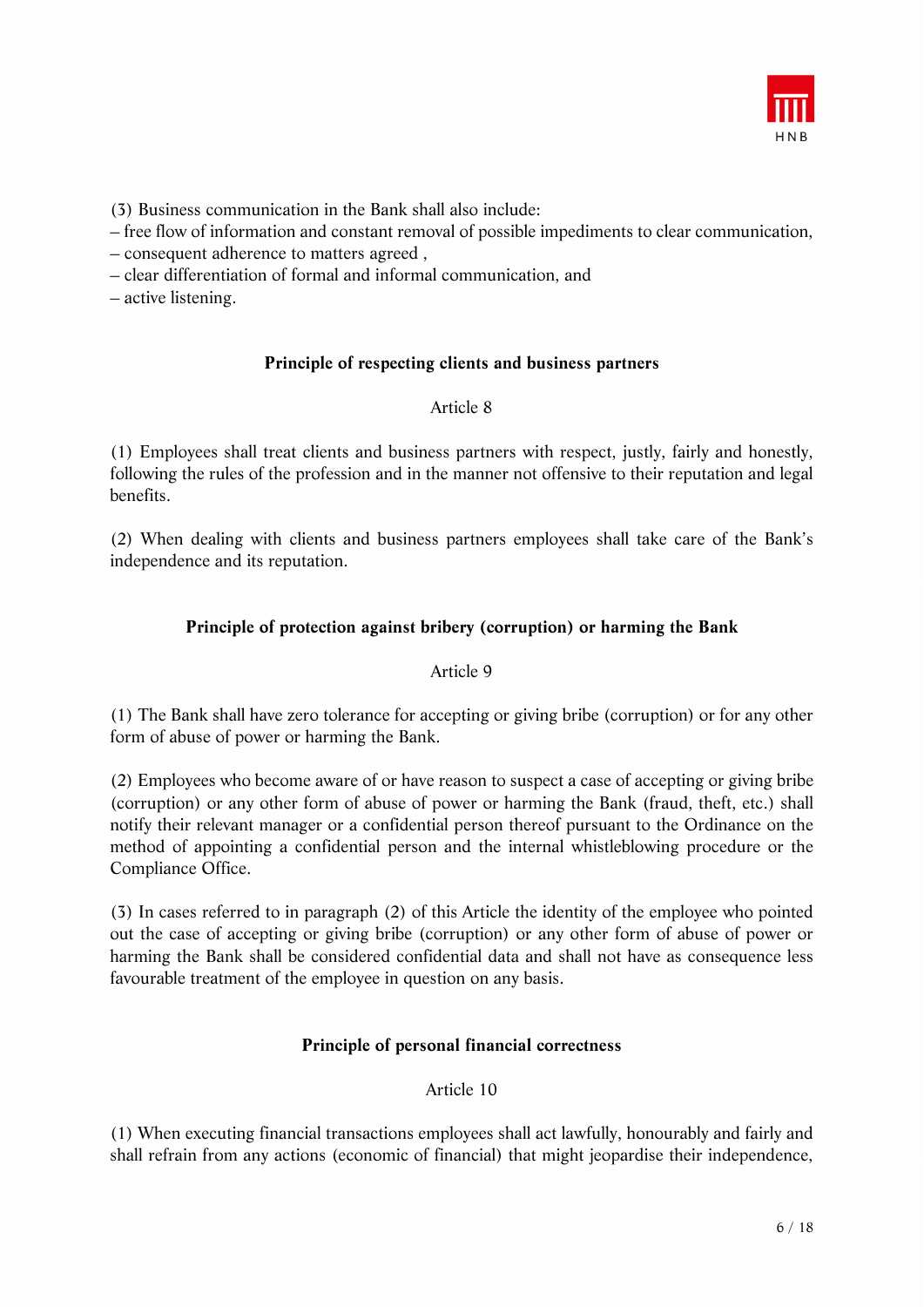

impartiality and integrity regardless whether they execute financial transactions for their own account or for the account of the person connected with the employee.

(2) Financial transactions of employees must not be speculative in nature and must be commensurate to their income and wealth in order not to jeopardise their independence.

(3) Employees shall not mislead the Bank regarding the accuracy of the data they are obligated to submit in accordance with regulations and the Bank's internal bylaws.

(4) An employee's delinquency or defaulting as regards personal financial obligations must not cause the abuse of power, failure to complete assignments or delay in their completion, the breach of work discipline, loss of dignity or reputation nor harassment of other employees or to other infringements of the obligations arising from the employment relationship.

(5) Employees assuming financial obligations for themselves or for other employees shall take care not to put into unfavourable position one or more employees by failing to meet these obligations or to put themselves into an unfavourable position by assuming a financial obligation for themselves or other employees if this would affect their conduct or the conduct of other employees in the worplace or fulfilment of obligations arising from the employment relationship.

### **Principle of responsible treatment of the Bank's property**

#### Article 11

(1) Employees shall safeguard the Bank's property and treat it responsibly and with due care.

(2) Employees shall act in the manner which limits or reduces the Bank's costs, making optimum use of available resources.

### **Principle of safeguarding personal reputation and the Bank's reputation**

#### Article 12

(1) When carrying out tasks and assignments employees shall act in the manner safeguarding their personal reputations, the Bank's reputation and the public confidence in the Bank as an institution.

(2) When conducting personal business, realising or advancing personal interests or interests of persons connected with the employee, employees shall not use the Bank's authority or the position of an employee of the Bank.

(3) When using social media and internet platforms employees shall refrain from acting in the manner that might be harmful to the interests or the reputation of the Bank.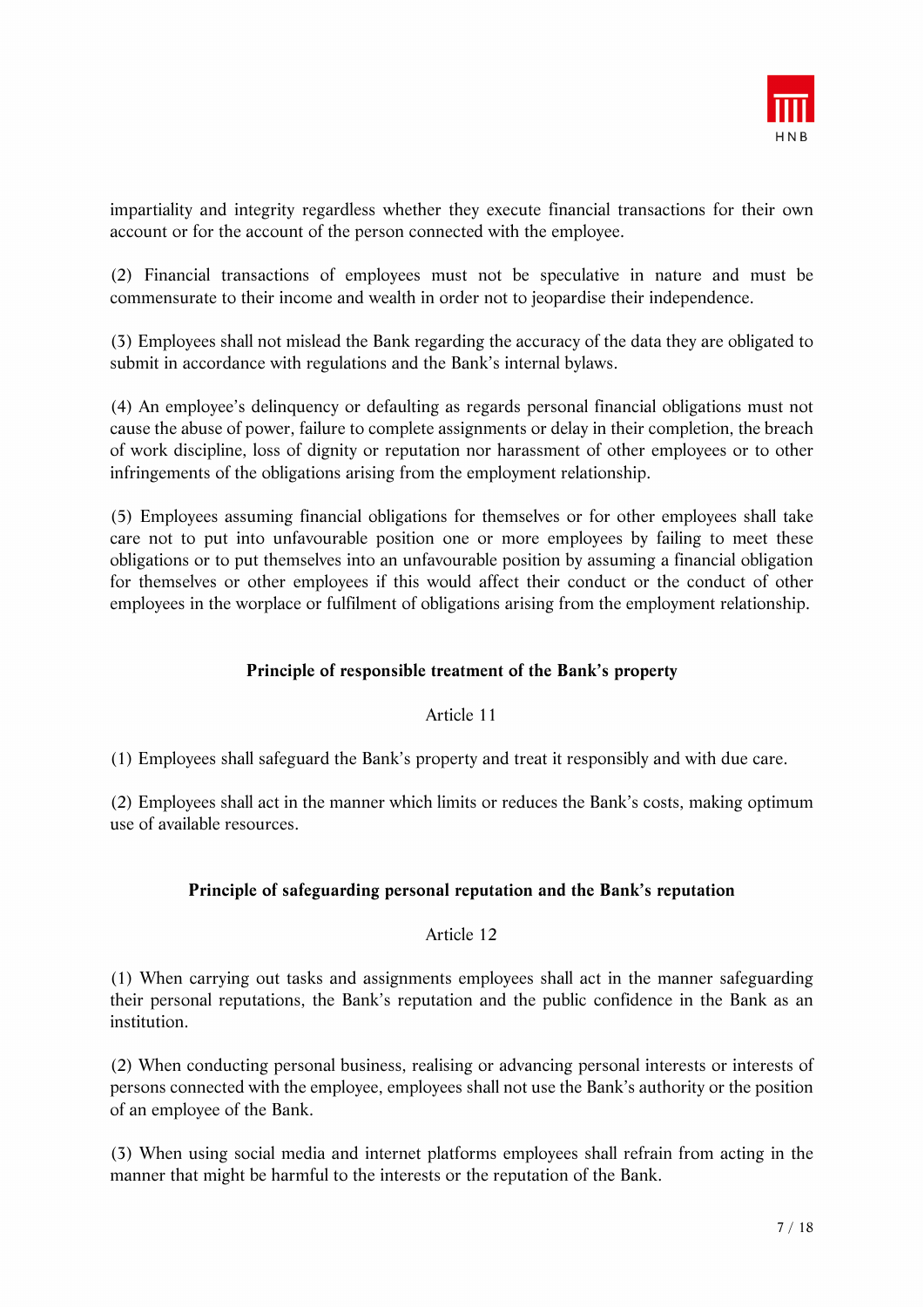

(4) Employees shall take care of personal appearance and attire in the manner appropriate to the tasks they perform.

(5) Employees shall safeguard the reputation of the Bank within the framework of their work in the working bodies of the European System of Central Banks, institutions and authorities of the European Union, during their secondment, the implementation of twinning, TAIEX and other technical cooperation projects and in the course of cooperation and work with other financial institutions in the country and abroad.

### **Principle of exclusion of future employer**

Article 13

(1) Within one year after termination of their office, the Governor, Deputy Governor and Vicegovernors of the Croatian National Bank may not become employees of credit or financial institutions in the Republic of Croatia without the prior approval of the Council of the Croatian National Bank.

(2) In negotiations on possible future business activities employees shall conduct themselves fairly and discretely and shall notify their relevant manager as regards these negotiations or when accepting a job with the future employer when this might cause a conflict of interest or lead to the misuse of their position with the Bank or might appear so (for instance, an employer whose authorisation is granted or withdrawn by the Bank in accordance with the laws governing its operations, an employer subject to supervision or oversight, being granted a loan or from whom the Bank receives deposits, etc.).

(3) The relevant manager shall without delay and in writing notify the Compliance Office of the circumstances referred to in paragraph (2) of this Article.

(4) In cases referred to in paragraphs (2) and (3) of this Article, the relevant manager shall temporarily organise the operation of the relevant organisational unit in such a way as to exclude the employee in question from assignments which might expose the employee to real or possible (potential) conflicts of interests.

### **Principle of independence**

### Article 14

(1) In their conduct the employees shall safeguard their professional independence and thus contribute to the independence of the Bank.

(2) While employed with the Bank, an employee may not work for another employer without the prior approval of the Governor of the Croatian National Bank.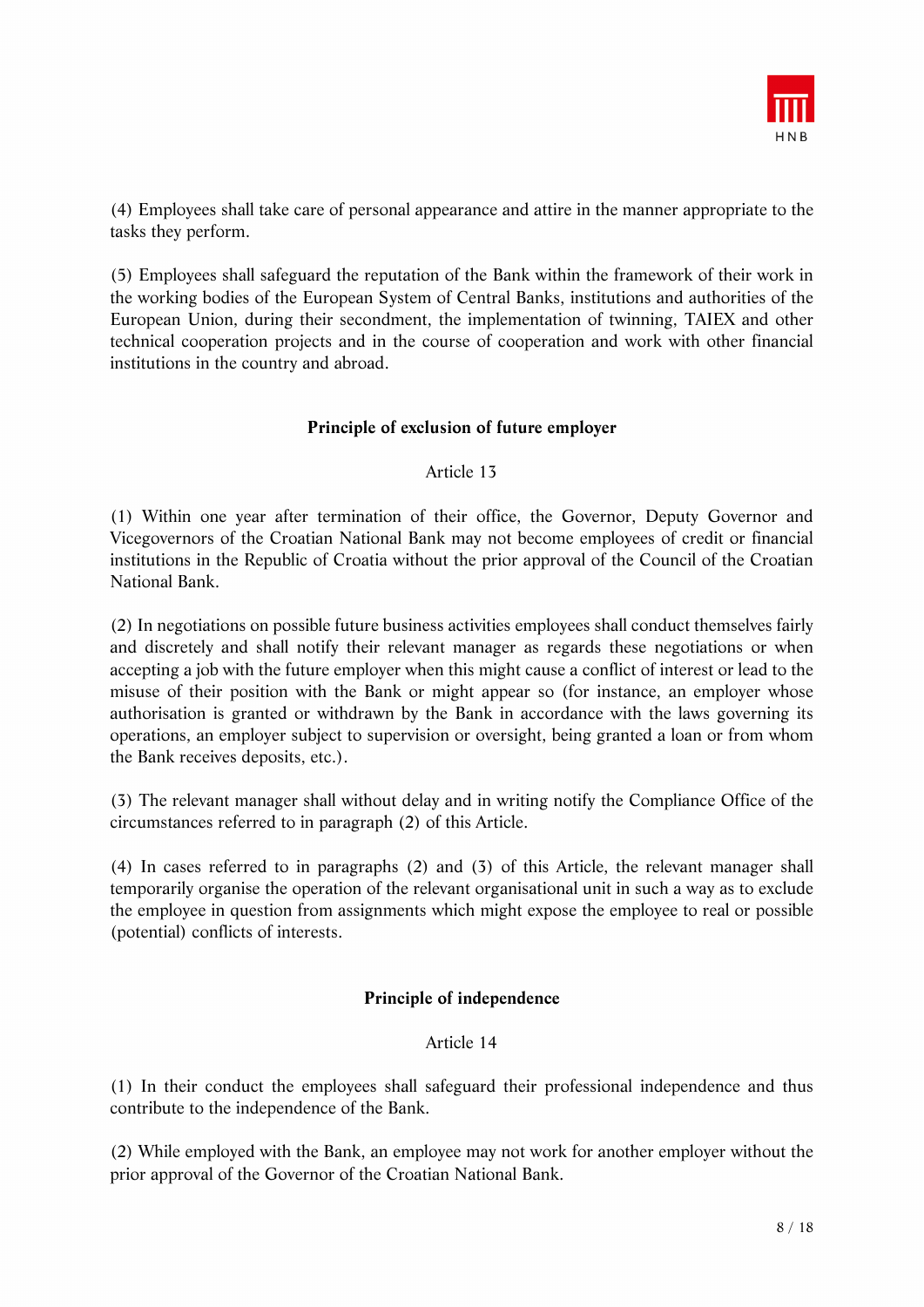

(3) For the purpose of paragraph (2) of this Article, work for another employer constitutes any work which does not include the performance of tasks and assignments by the employee in the Bank or by order of the Bank, regardless whether or not remuneration is received for the performance of such tasks.

(4) The prior approval referred to in paragraph (2) of this Article may be given depending on the type of tasks carried out for another employer, for a period of a maximum of three years provided that the tasks carried out for another employer are in no way harmful to the performance of the employee's tasks in the Bank and do not constitute a possible conflict of interest.

(5) Employee activities in the areas of culture, science, education, sport, humanitarian or religious activities, and community and other volunteer work in so far as the employee receives no remuneration for such activities and they are not connected with the employee's tasks in the Bank shall not be considered as work for another employer in the sense of paragraph (2) of this Article.

(6) The work for another employer referred to in paragraph (2) of this Article or activities referred to in paragraph (5) of this Article shall be carried out outside work hours.

(7) The Governor may withdraw prior approval if the work or other activities of an employee for another employer harms the work of the employee with the Bank or request an opinion of the Compliance Office prior to reaching a decision to withdraw prior approval if it comes to a real conflict of interest or circumstances arise pointing to a possible conflict of interest.

(8) In the cases referred to in paragraph (7) of this Article, employees must be given the right to provide an explanation of the facts and circumstances that have arisen.

(9) In cases when the Governor withdraws a prior approval, the employee shall be given an appropriate time limit to case the performance of relevant tasks or activities except in cases where the interests of the Bank require that such performance is terminated immediately.

### **Principle of impartiality**

### Article 15

(1) Employees shall protect the impartiality of the Bank from party and political influences through their personal impartiality.

(2) Political views of employees may not be reflected in the positions of the Bank.

(3) Employees shall not engage in any political activity during their work or at the facilities of the Bank and shall avoid any doubt with regard to the Bank's support of such activities.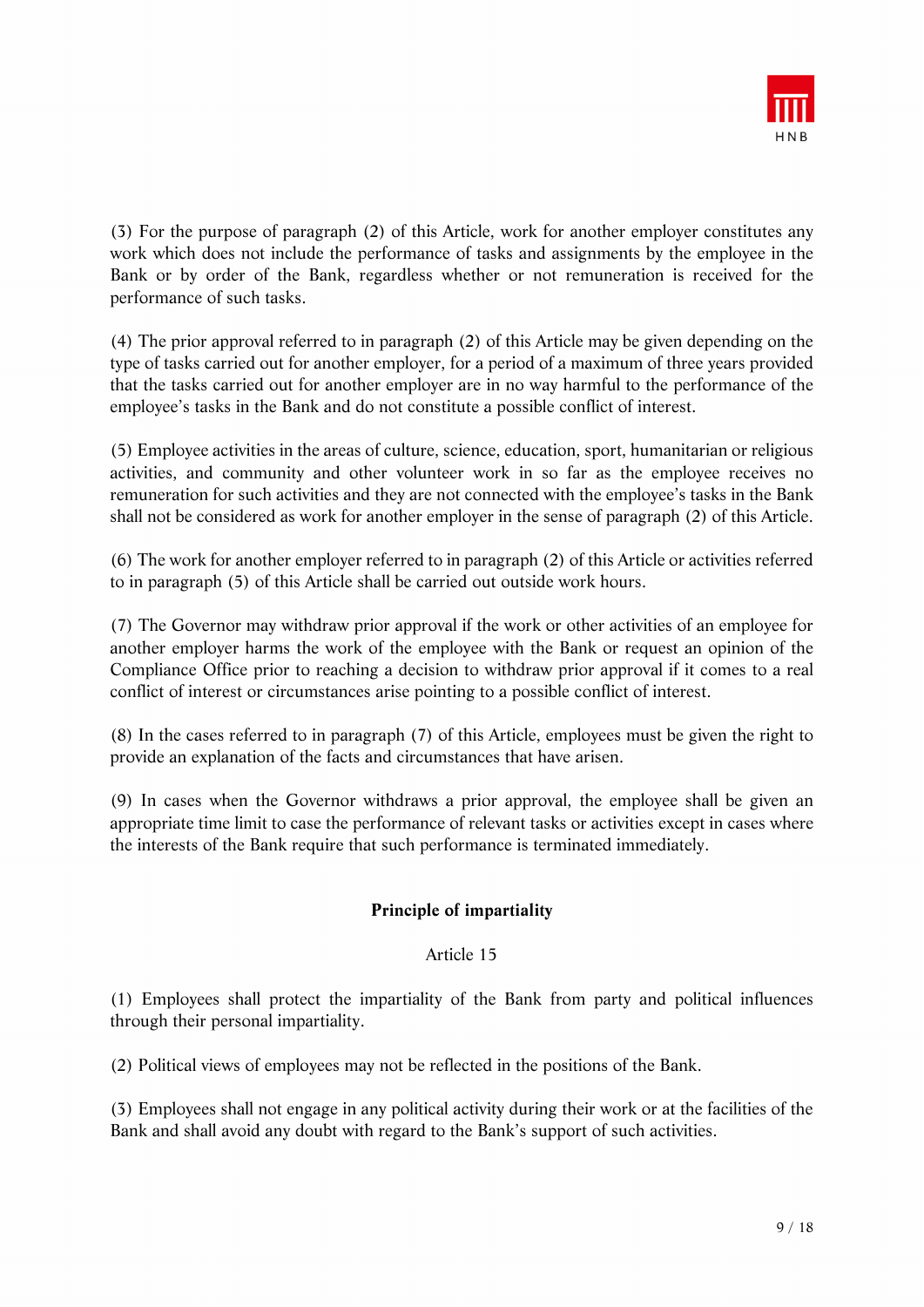

(4) Officials and employees of the Bank who hold senior management positions shall not have an active role in a political party, association or organisation that promotes political views; they may only be members who do not hold positions, express their own personal views and pay membership fees and other dues.

(5) Employees of the Bank who do not hold senior management positions may participate in political advertising and hold a position in a political party structure provided it does not interfere with the performance of their work.

### **Principle of employee conduct in public appearances, teaching and opinion writing**

### Article 16

(1) Employees may cooperate with the media or external interest groups and participate in public discussions, in the part pertaining to their work with the Bank, its operations and other issues within the competence of the Bank, with prior written approval of the Chief Operating Officer, Chief Economist, responsible Vicegovernor, Deputy Governor or Governor. In cases where employees appear in public promoting the Bank's positions, such positions should be agreed with the relevant manager.

(2) The restrictions referred to in paragraph (1) of this Article shall not apply to public appearances of officials.

(3) Outside the Bank, employees shall use or authorise the use of their official title in the Bank only in connection with their presentations, lectures and other public appearances and expressions of opinions which are connected to their work with the Bank.

(4) It will be clearly stated in the appearance, article or publication, in which the employee does not represent the Bank and his/her position or official title in the Bank are given, that the views expressed are personal and do not necessarily reflect those of the Bank.

(5) In opinion writing or public appearances the employees shall not appear in the manner which may harm the interests and/or the reputation of the Bank or undermine public confidence in the Bank's work.

# **III ETHICAL RULES**

# **III.1 RULE ON THE PREVENTION AND AVOIDANCE OF CONFLICTS OF INTERESTS**

### **Conflict of interest**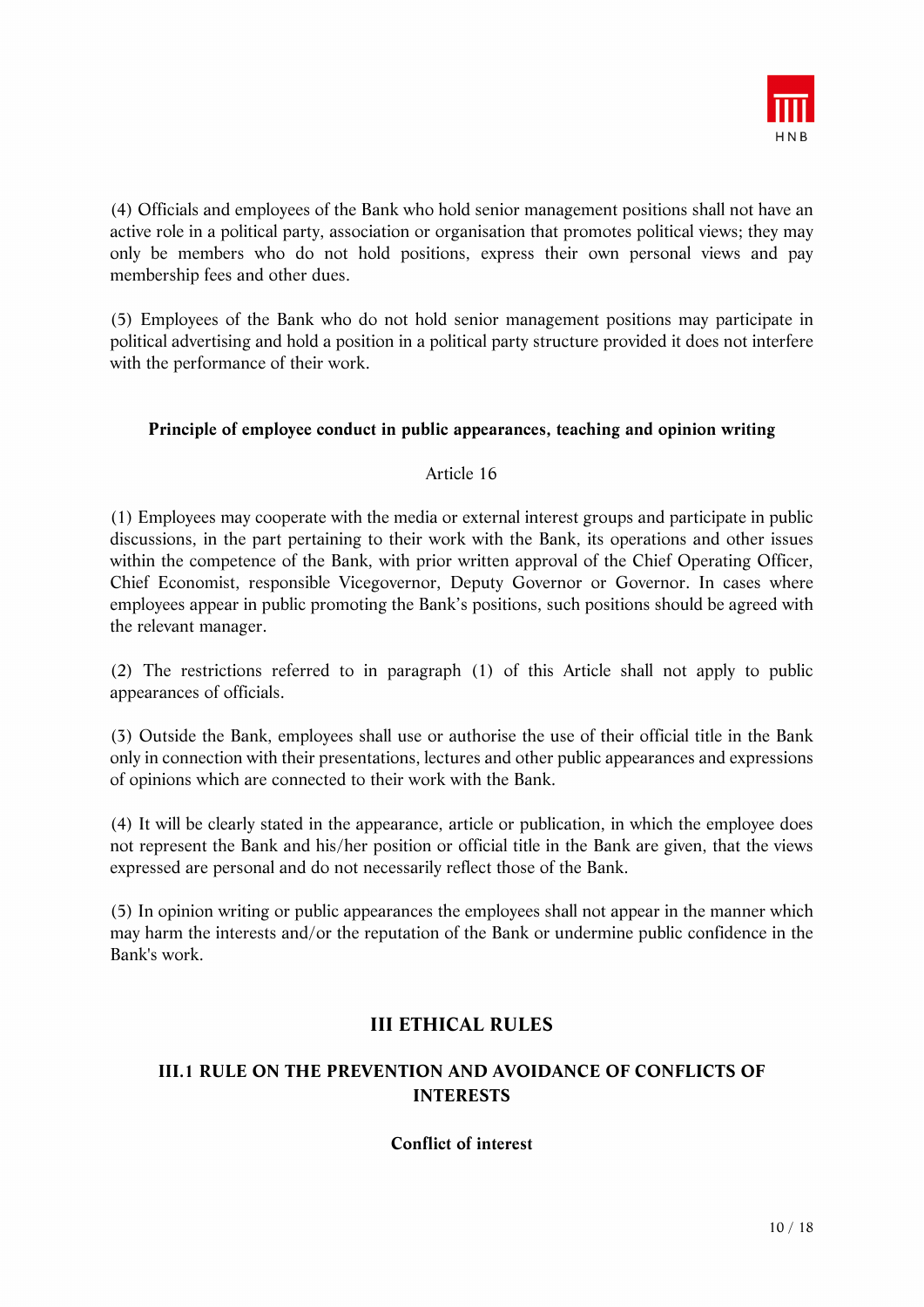

### Article 17

(1) Any situation in which personal interests of employees affect or may affect the impartial and objective fulfilment of obligations arising from the employment relationship shall be considered as conflict of interest.

(2) A real conflict of interest shall exist when the interests of employees affect the impartial and objective fulfilment of obligations arising from the employment relationship.

(3) A possible (potential) conflict of interest shall exists when personal interests may affect the impartiality and objectivity of employees and lead to real conflicts of interests unless measures for avoidance and prevention of conflicts of interests are employed.

(4) An apparent conflict of interest exists when a perception can be created in the public of compromised impartiality or objectivity of an employee due to circumstances which do not represent real or possible conflicts of interests.

(5) Employees shall not give an advantage to personal interests over impartial and objective fulfilment of obligations arising from the employment relationship and shall avoid situations that might cause real or possible (potential) conflicts of interests between the interests of the Bank and their obligations arising from the employment relationship on one side and their personal interests on the other.

(6) Employees shall avoid any circumstances or situations in which an apparent conflict of interest is created.

(7) In the employment procedure the Bank shall take care to avoid the conflict of interest that would result from previous employment, professional activities or from personal relationships of the candidate.

### **Conflicts of interest of holders of shares or holdings**

### Article 18

(1) Officials, the Chief Economist, the Chief Operating Officer, executive directors, sinior advisers and advisers in the Office of the Governor and the official competent for imposing administrative sanctions, and their spouses and children who are members of their households or with whom they conduct business, may not own shares or holdings in the legal persons which are authorised by or whose operation is supervised by the Croatian National Bank, or shares and holdings in other legal persons connected with the said persons by ownership, management or function, nor may they own shares or holdings in audit firms and persons connected therewith.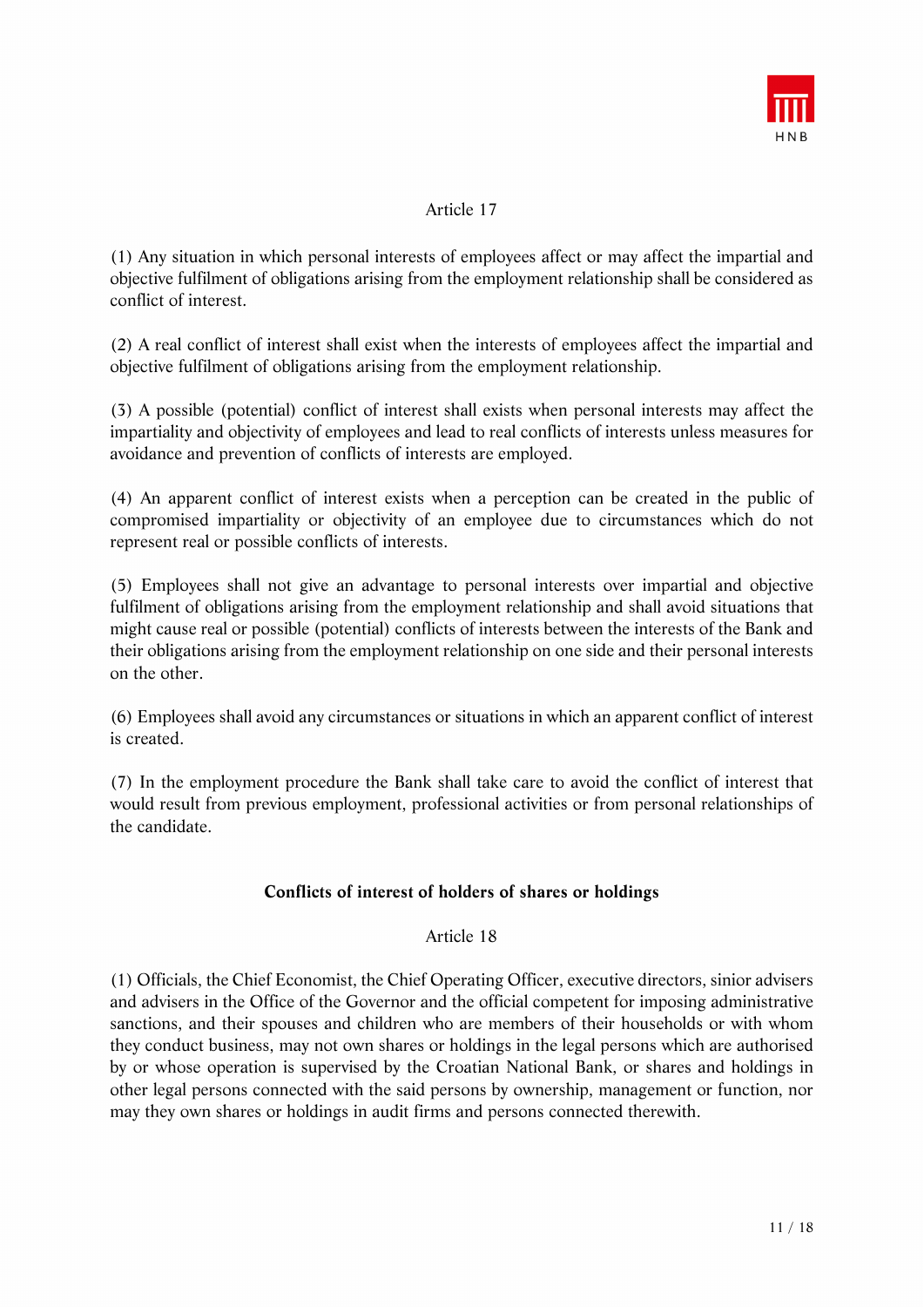

(2) Where an official or any other person referred to in paragraph (1) of this Article or persons connected with them during their time in office or while performing the tasks referred to in paragraph (1) of this Article acquire shares or holdings contrary to the prohibition referred to in that paragraph, they shall without delay notify the Compliance Office thereof and propose the manner and the time limit to eliminate the conflict of interest.

(3) The employees of (i) the Central Banking Operations Area, (ii) the Prudential Regulation and Methodology Area, (iii) the Prudential Supervision Area, (iv) the Expert Supervision and Oversight Area, (v) the Payment Operations Area, (vi) the Credit Institutions Resolvability Assessment Office and (vii) the Legal Area should not be holders of shares or holdings in legal persons in relation to which employees or organisational units in which they are employed carry out tasks and assignments.

(4) Employees who pursuant to the decision of the Bank perform the tasks of a trustee, assistant trustee, deputy management board member, administrator, assistant administrator, chair person, member or assistant to special administration or assistant to the resolution administration in a credit institution may not hold shares of the credit institution in which they perform the said tasks.

(5) Where employees who perform the tasks referred to in paragraph (4) of this Article acquire shares in a credit institution in which they perform these tasks during the period in which they perform them, they shall without delay notify the relevant manager thereof.

### **Employee conduct in case of conflicts of interest**

### Article 19

(1) Employees shall notify the relevant manager in writing as soon as circumstances arise that indicate real or possible (potential) conflict of interest.

(2) Employees shall without delay notify the relevant managers of the acquisition of shares or holdings in legal persons in relation to which employees or organisational units in which they are employed carry out tasks and assignments.

(3) Employees who contrary to provisions of Article 18, paragraph (3) of this Code acquire shares or holdings in a legal person in relation to which employees or organisational units in which they are employed carry out tasks and assignments shall be obligated to act in the manner referred to in paragraph (2) of this Article.

(4) An employee shall notify the relevant manager if persons connected with the employee carry out tasks for the legal persons referred to in Article 18, paragraph (1) of this Code or for legal persons with whom the Bank has a contractual relationship and the tasks in question are related to the tasks and assignments of the employee or the organisational unit of the Bank in which the employee carries out tasks and assignments.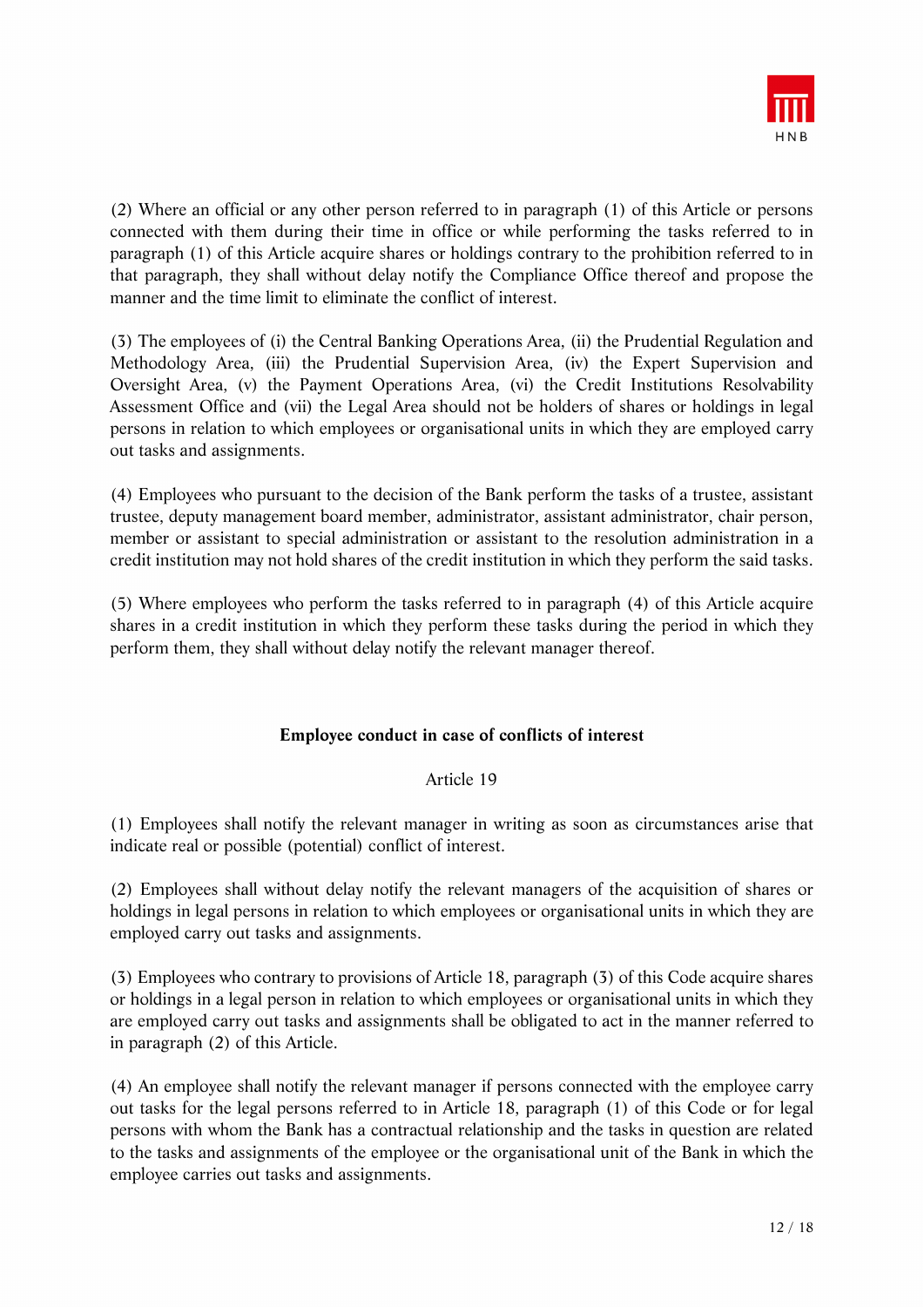

(5) The relevant manager shall immediately after becoming aware of the circumstances referred to in paragraphs (1), (2), (3) and (4) of this Article temporarily organise the operation of the organisational unit under his/her management in such a manner so as to exclude the employee from individual tasks which might expose the employee to real or possible (potential) conflict of interest and shall without delay in writing request from the Compliance Office instructions regarding the procedure to be followed.

(6) After receiving the instructions regarding the procedure to be followed, where possible, the relevant manager will organise the work of the employee so as to avoid real or possible (potential) conflict of interest.

(7) Where it is not possible to act in the manner referred to in paragraph (6) of this Article, the relevant manager shal,l in cooperation with the Human Resources Department, prepare a proposal on the basis of which the Chief Operating Officer, the Chief Economist, the competent Vicegovernor, Deputy Governor or Governor will decide on permanent tasks and assignments to be carried out by the employee.

# **III.2. RULE ON THE PROHIBITION OF MISUSE OF INSIDE INFORMATION**

### **Prohibition on misusing inside information**

#### Article 20

Employees are prohibited from misusing inside information which shall cover as a minimum:

– the use of inside information for private transactions for one's own account or for the account of third parties;

– the disclosure of inside information to third persons unless such disclosure is necessary in the course of the fulfilment of obligations arising from the employment relationship; and

– the use of inside information in order to recommend or induce other persons to enter into private financial transactions.

### **Specific restrictions for insiders**

### Article 21

(1) Insiders shall be subject to specific restrictions with regard to critical private financial transactions.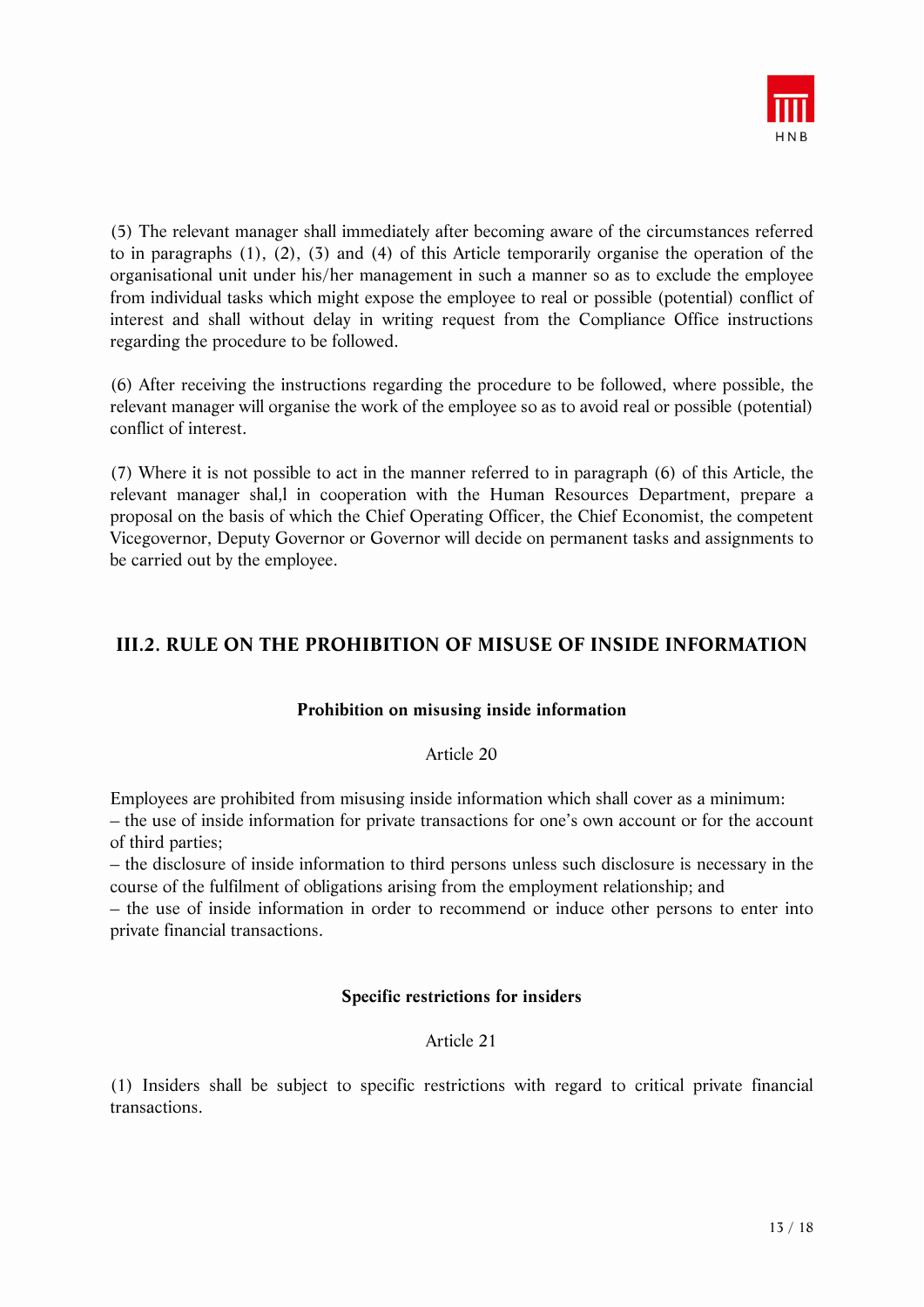

(2) A private financial transaction shall be deemed critical when it is or may be perceived to be closely related to the performance of supervision or any other oversight performed by the Bank within its competence under law.

(2) The Governor shall establish in a special decision a list of insiders and private financial transactions of insiders which shall include in as a minimum:

a) transactions in shares and bonds issued by financial corporations established in the European Union;

b) foreign exchange transactions, transactions in gold and trading of government securities of the Republic of Croatia;

c) short-term trading, i.e. the purchase and subsequent sale or the sale and subsequent purchase of the same financial instrument within a specified reference period;

d) transactions in derivatives related to the financial instruments listed under a) and collective investment schemes the main purpose of which is to invest in such financial instruments;

e) transactions in the form of specific types of loans or credits, guarantees paid out by or approved by legal persons authorised by the Bank or supervised by the Bank or by a natural person carrying out the tasks of a chairperson or management board member or chairperson or supervisory board member in such legal persons.

(4) The Governor shall establish in a special decision a list of insiders and private financial transactions of insiders which shall include in as a minimum:

a) transactions in shares and bonds issued by financial corporations established in the European Union;

b) foreign exchange transactions, transactions in gold and trading of government securities of the Republic of Croatia and of the euro area.

c) short-term trading, i.e. the purchase and subsequent sale or the sale and subsequent purchase of the same financial instrument within a specified reference period;

d) transactions in derivatives related to the financial instruments listed under a) and collective investment schemes the main purpose of which is to invest in such financial instruments;

e) transactions in the form of specific types of loans or credits, guarantees paid out by or approved by legal persons authorised by the Bank or supervised by the Bank or by a natural person carrying out the tasks of a chairperson or management board member or chairperson or supervisory board member in such legal persons.

(5) The decision referred to in this Article shall lay down specific restrictions for insiders taking into account effectiveness, efficiency and proportionality considerations. Such specific restrictions may comprise any or a combination of the following:

a) the prohibition of specific private financial transactions;

b) a prior authorisation requirement for specific private financial transactions;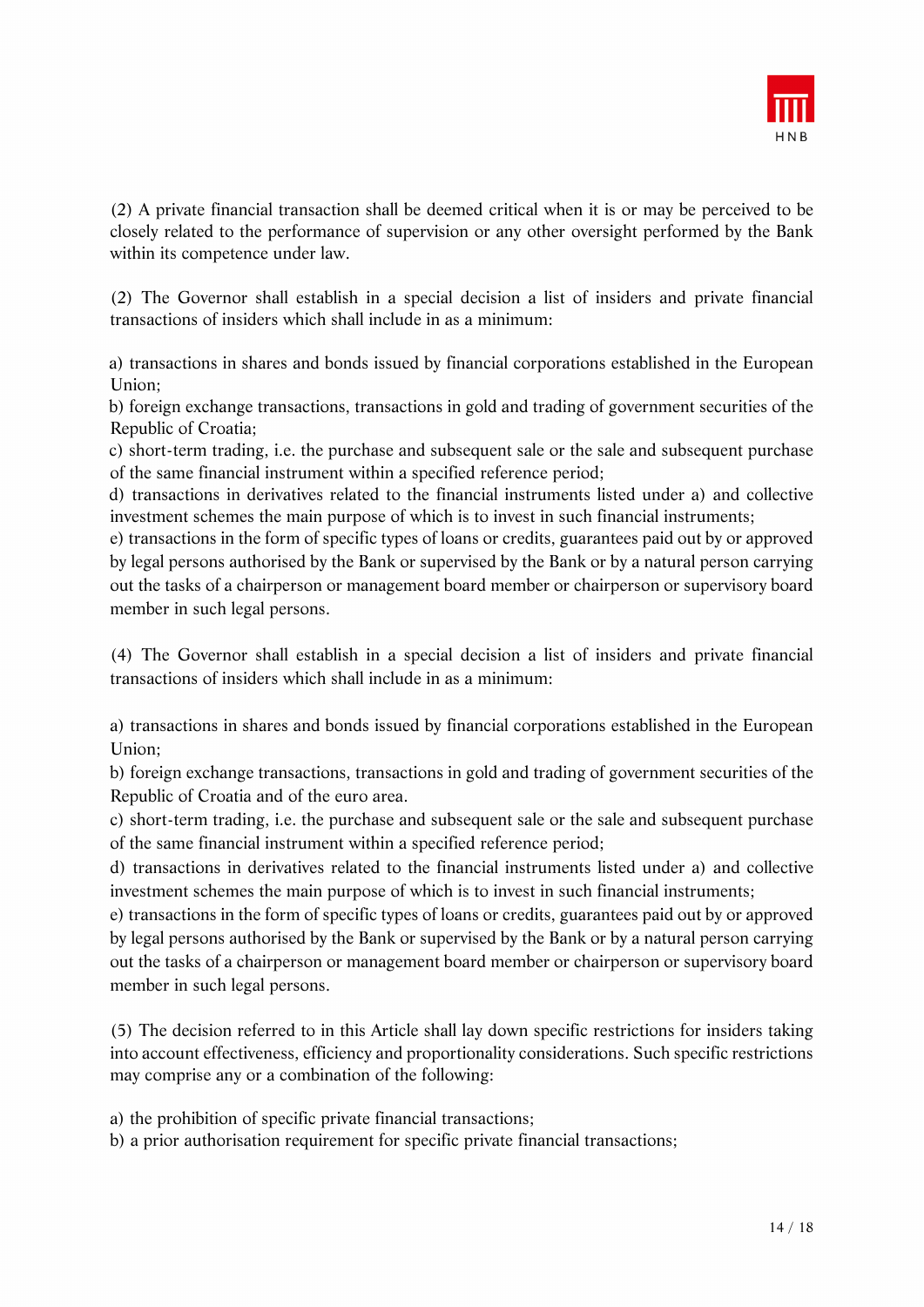

c) an *ex ante* or *ex post* authorisation requirement for specific private financial transactions; and/or

d) embargo periods for specific financial transactions.

(6) The decision referred to in this Article may lay down specific restrictions for employees other than insiders.

(7) A prohibited private financial transaction is a private financial transaction that insiders and persons specified in the decision referred to in paragraph (6) of this Article are prohibited from concluding.

(8) Where the decision referred in this Article specifies an *ex ante* authorisation requirement regarding a specific private financial transaction, such authorisation shall be requested by the insider and person specified in the decision referred to in paragraph (6) of this Article from the Governor through the Compliance Office at least 30 day prior to concluding the transaction.

(9) Where the decision referred in this Article specifies an *ex ante* reporting requirement regarding a specific private financial transaction, the insider and the person specified in the decision referred to in paragraph (6) of this Article shall notify the Compliance Office of the intention to conclude such a transaction.

(10) Where the decision referred in this Article specifies an *ex post* reporting requirement regarding a specific private financial transaction, the insider and the person specified in the decision referred to in paragraph (6) of this Article shall notify the Compliance Office of its conclusion no later than 30 days after concluding such a transaction.

# **III.3 RULE ON THE PROHIBITON OF RECEIVING ADVANTAGES**

### **Prohibition on receiving advantages**

### Article 22

(1) Advantages in the sense of this Article shall be any gifts, hospitality or other benefit of a financial or non-financial nature not arising from the contract of employment or any other right of the employee.

(2) Employees shall not directly or indirectly, in person or through a person connected with the employee solicit, receive or accept a promise related to receiving for themselves or for persons connected with the employee or any third persons an advantage connected in any way with the performance of their work, tasks or assignments as employees with the Bank.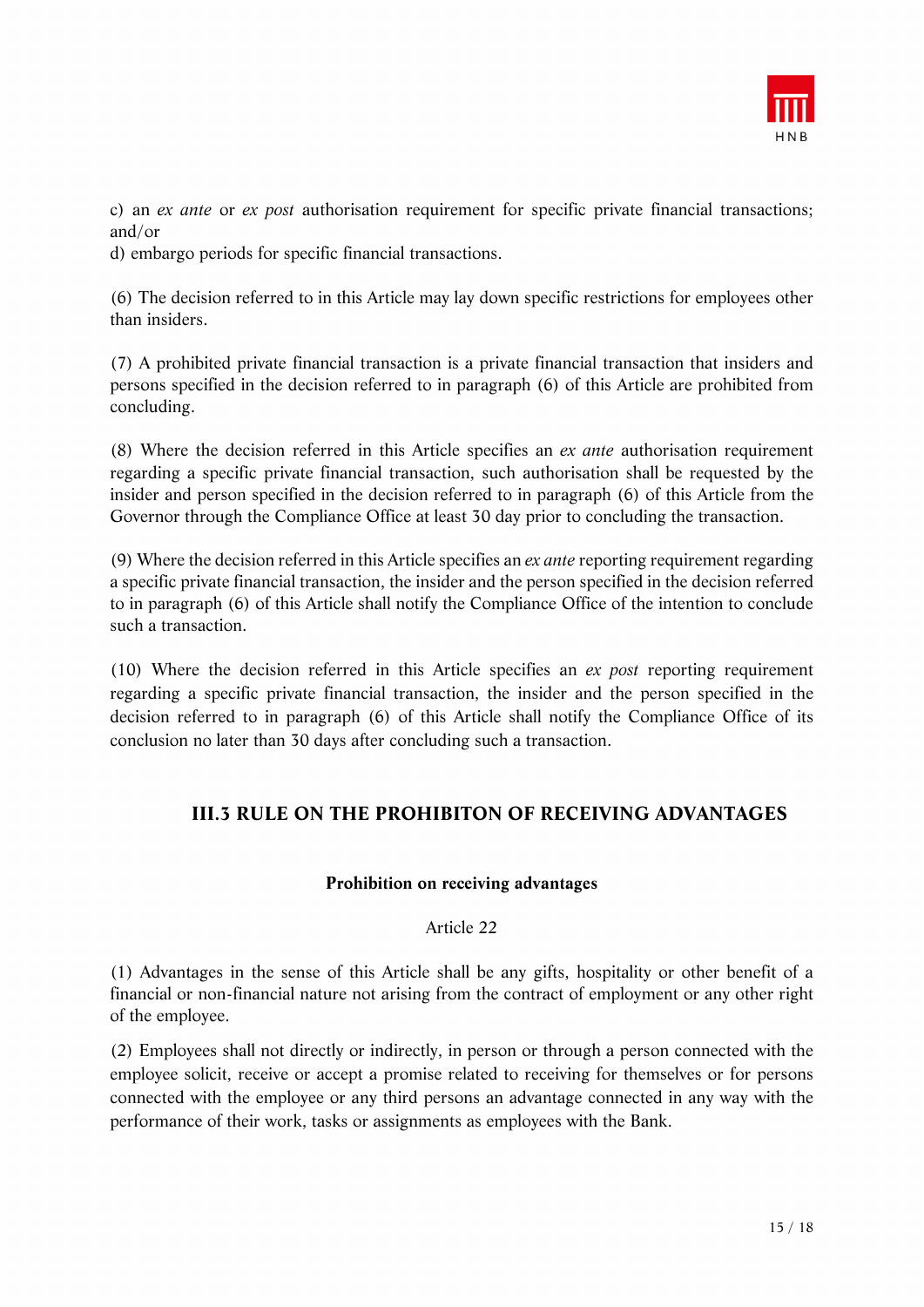

(3) Advantages shall be considered to be related to the work, performance of tasks or assignments of an employee with the Bank if offered in relation to the employee's position in the Bank and not in relation to his/her person.

(4) By way of derogation from paragraph (2) of this Article, employees may accept advantages connected with their work, performance of tasks or assignments as employees with the Bank, offered or given to them or persons connected with the employee, where these advantages do not influence or may not be perceived as influencing the independence and impartiality of employees and are:

– received from other central banks, European Union institutions, bodies or agencies, international organisations and government agencies, and do not exceed what is considered appropriate;

– customary in business and negligible in value, offered by the private sector, provided that these are neither frequent nor from the same source.

(5) The advantages given or offered by persons whose operations the Bank supervises shall be subject to paragraph (2) of this Article for the duration of the on-site examination without exemption except for hospitalities of negligible value provided during business meetings.

(6) Employees shall notify their relevant manager of any attempt to offer advantages referred to in paragraph (1) of this Article to the employee or person connected with the employee or any doubt as to the implementation of this ethical rule, especially as regards advantages whose value cannot be clearly determined or a of negligible value in accordance with the decision referred to in paragraph (8) of this Article, who shall without delay in writing request from the Compliance Office instructions regarding the procedure to be followed.

(7) Where an employee, for justifiable reasons, could not avoid the acceptance of an advantage referred to in paragraph (1) of this Article, the acceptance of which is prohibited, the employee shall immediately return such advantage to the person from whom he/she received it through the Bank's mail room and notify the relevant manager thereof, while the relevant manager shall in a described case without delay and in writing notify the Compliance Office.

(8) The value of the advantages referred to in paragraph (4), indent (2) shall be considered as negligible in value if it does not exceed HRK 200,00.

# **IV SUPERVISION**

### Article 23

(1) Aiming to uniformly and consequently apply the Code, the Compliance Office shall continuously monitor its implementation, provide interpretations and supervise its application in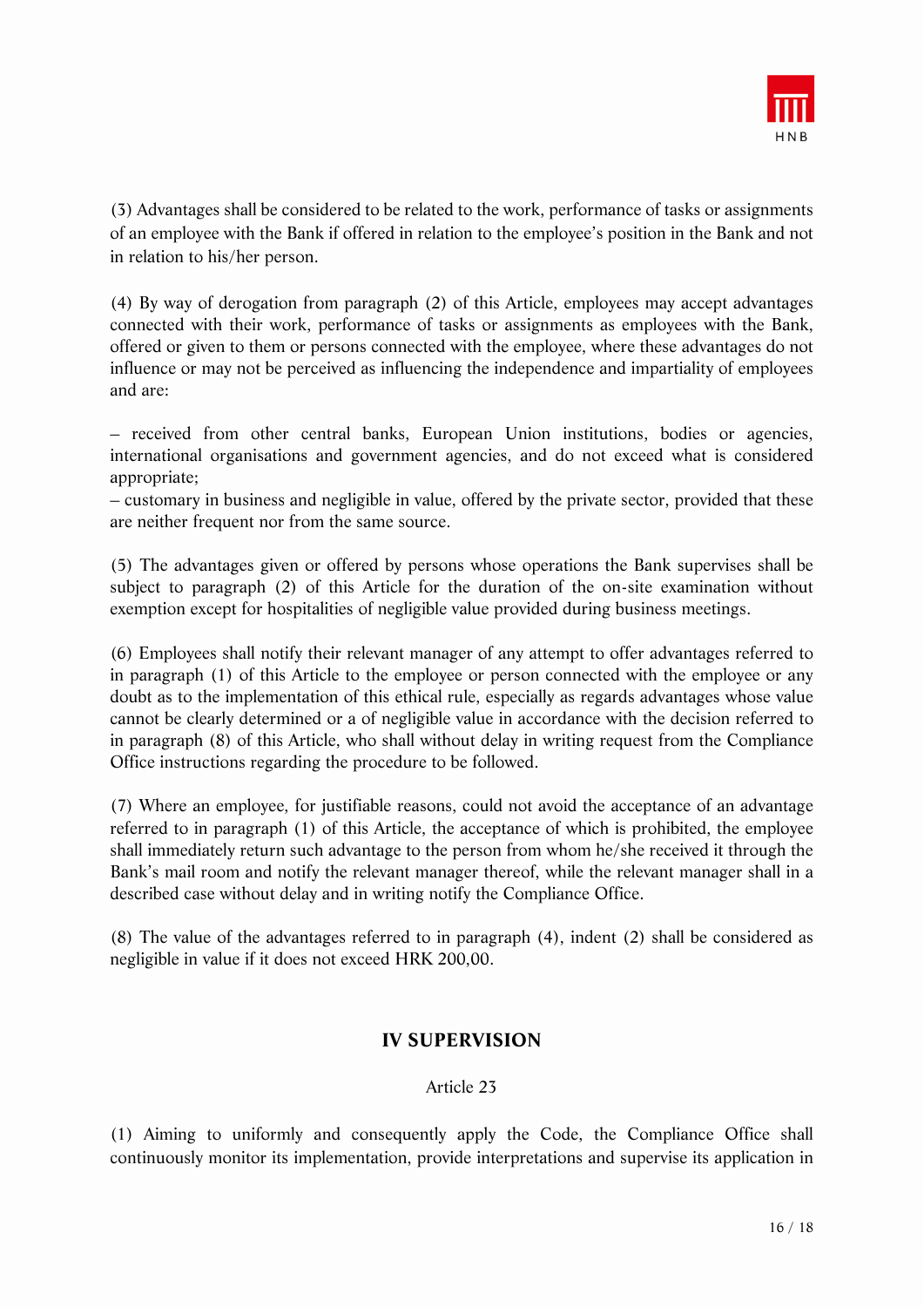

accordance with the Regulation on the CNB organisational structure and the Rules of Procedure of the Compliance Office.

(2) To fulfil the purpose and meet the objectives of the Code, the Bank's employees and organisational units shall cooperate with the Compliance Office.

(3) Any employee of the Bank may request an interpretation of the compliance of an action with the Code from the Compliance Office.

(4) In each individual agreement entered into by the Bank with external agents, the Bank shall oblige the external agent in question through contractual provisions to act in accordance with the ethical values of the Code, depending on the nature of the tasks performed by the external agent for the Bank.

# **V BREACHES OF THE CODE**

### Article 24

(1) Compliance with the Code is an obligation arising from the employment relationship and shall be observed by all of the Bank's employees.

(2) In case of breaches of the provisions of the Code, the Bank may, depending on the severity of the breach, impose measures provided by the Labour Act and the Rules of Pocedure of the Croatian National Bank.

(3) The procedure and the persons authorised to submit proposals due to breaches of obligations arising from the employment relationship as well as for deciding on the adoption of final measures against an employee are specified in the Rules of Pocedure of the Croatian National Bank.

### **VI PERSONAL DATA**

### Article 25

(1) The Compliance Office, the Human Resources Department and the relevant manager of the employee shall collect and analyse business and personal data of the employee for the purpose of implementation of this Code only in the scope necessary and proportionate for the purpose of the employee's compliance with the Code, taking into account the actual tasks performed by the employee.

(2) Personal data collected in accordance with paragraph (1) of this Article shall be handled in accordance with regulations governing the protection of personal data.